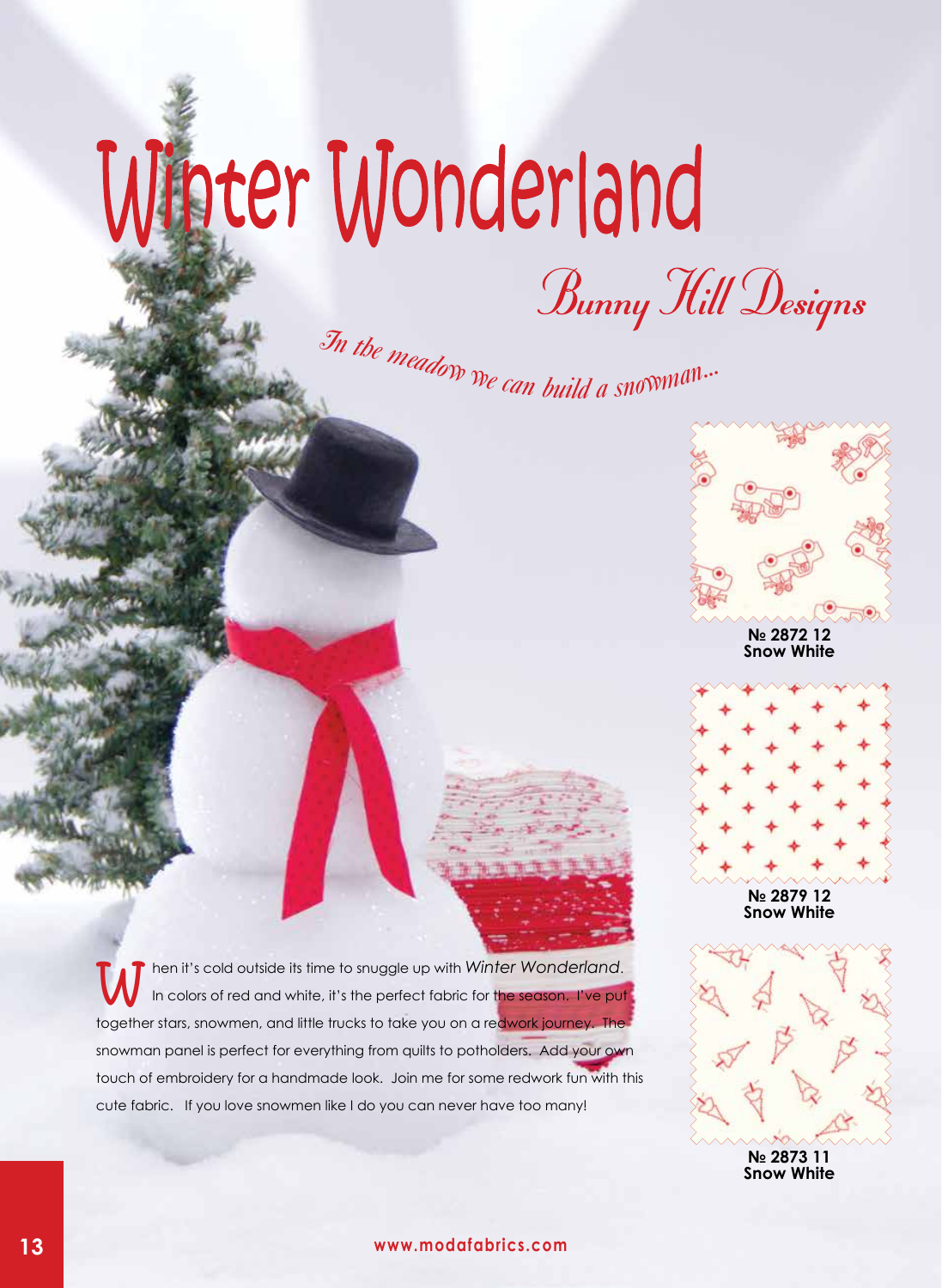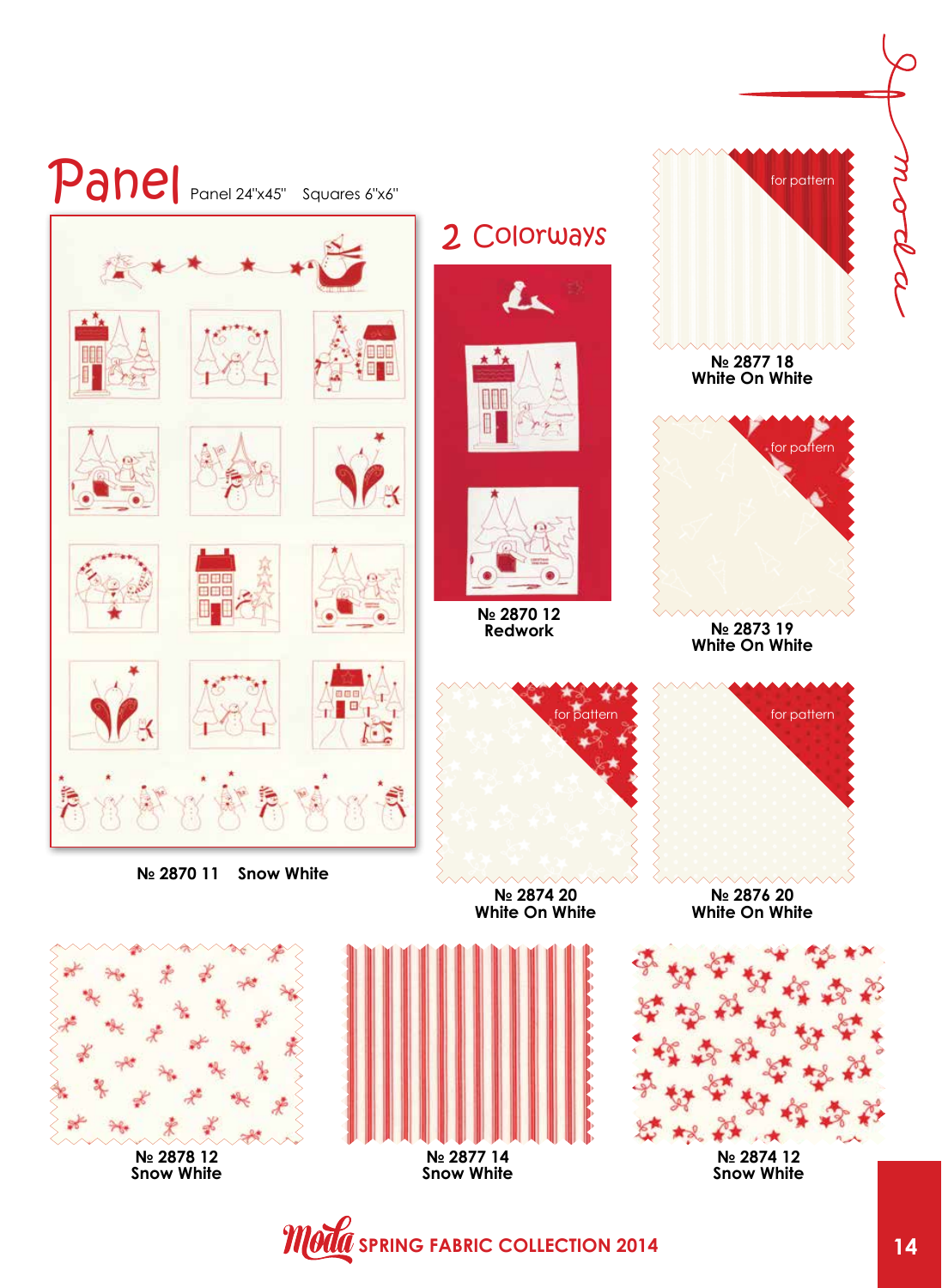













Sleigh bells ring, are you listening. In the lane, snow is glistening!



*A beautiful sight, We're happy tonight.*



**BHD 2084**  1 **BHD 2084G** *Wish Upon a Star* Size: 70"x86"

**BHD 2085**  2 **BHD 2085G** *Christmas Wheels* Size: 40"x38" *Pattern includes embroidery designs.*



**BHD 2083**  3 **BHD 2083G** *I Believe in Snowmen* Size: 56"x64""



*10 month Block of the Month Pattern includes embroidery designs.*

**15 www.modafabrics.com**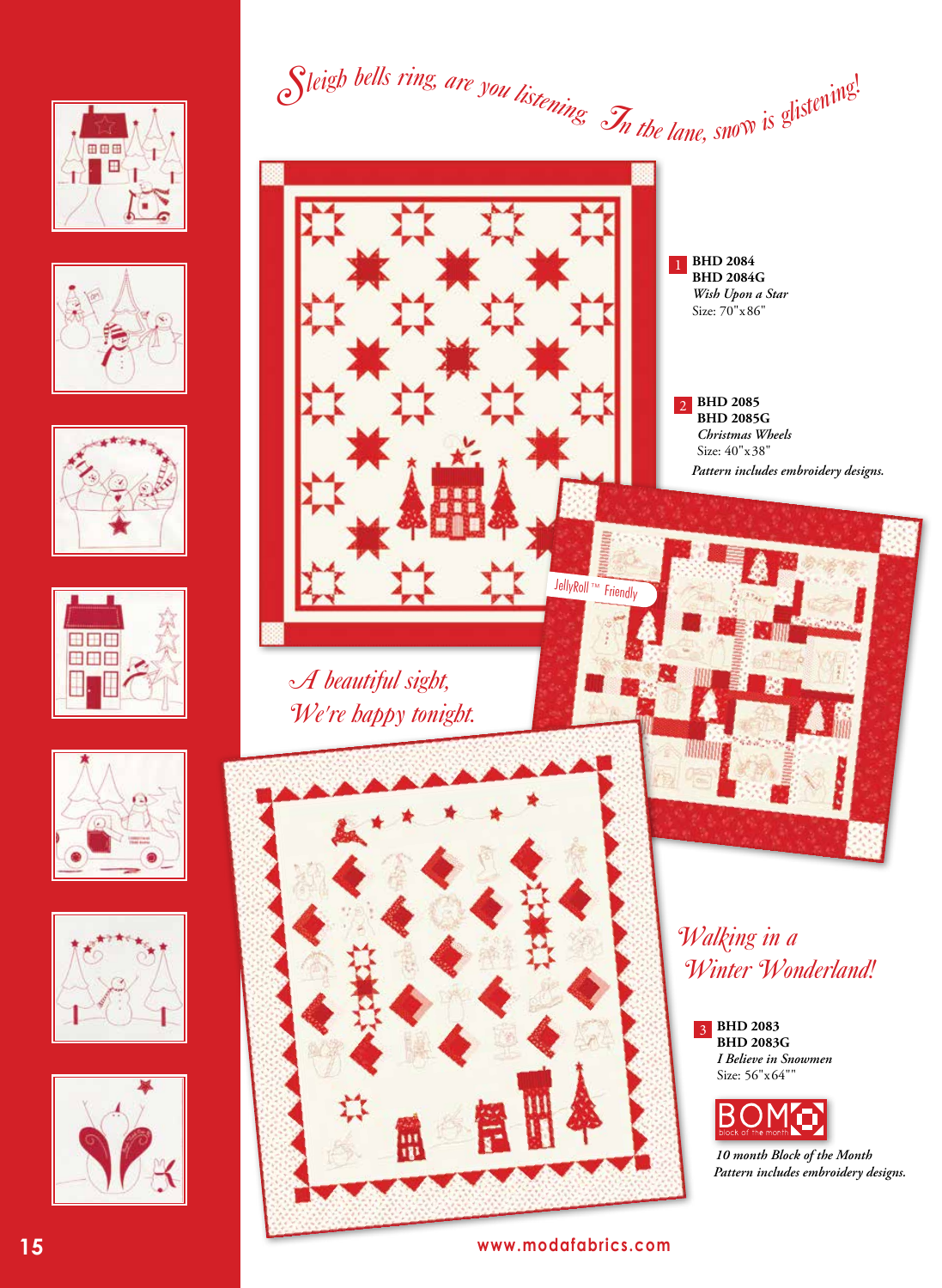

**BHD 2086 BHD 2086G** *Cabin Christmas* Size: 60"x60"" *Pattern uses panel.*

4

*Moda* spring fabric collection 2014

**№ 2874 18 Redwork**

**№ 2877 16 Tonal Redwork**